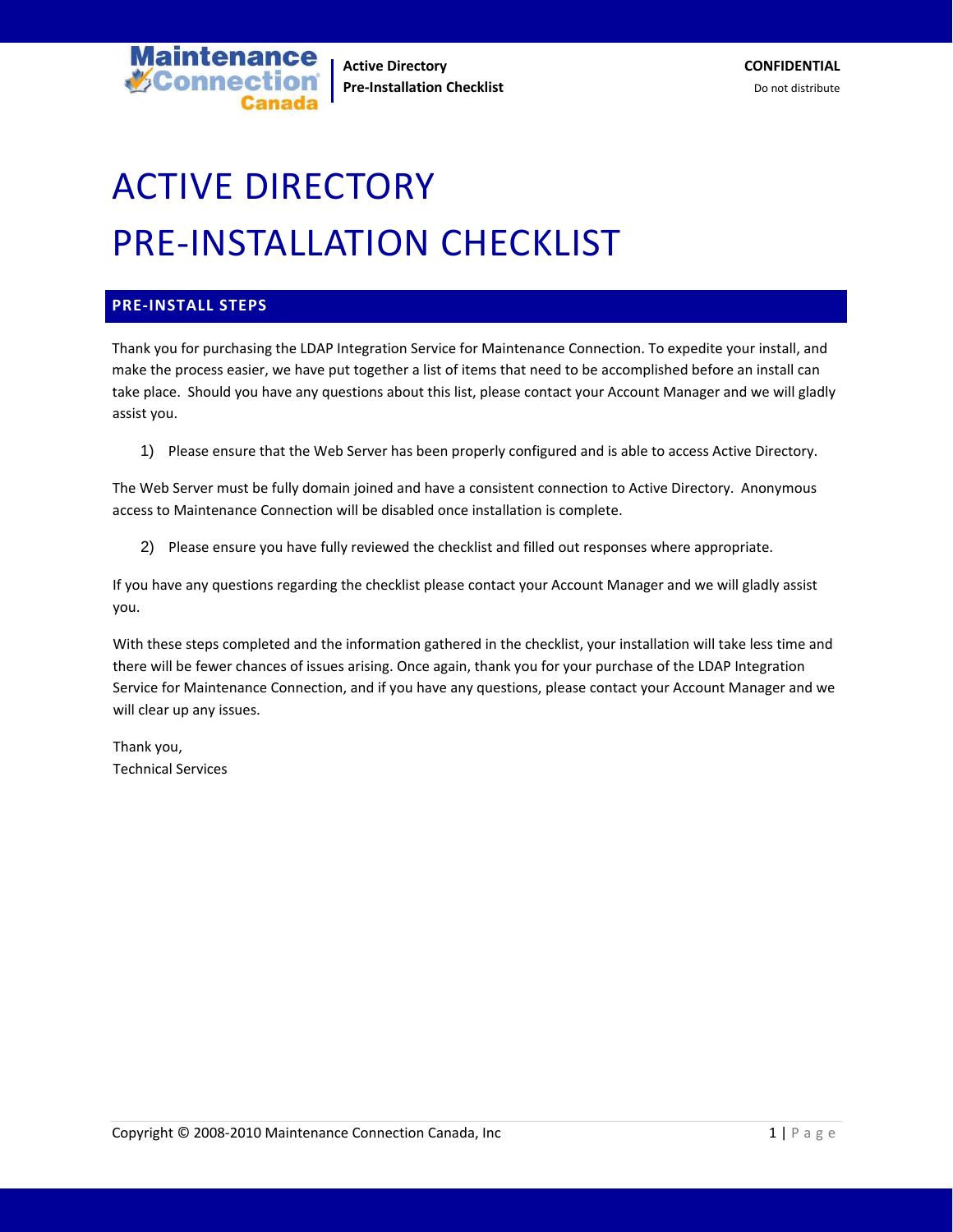

**Active Directory CONFIDENTIAL Pre-Installation Checklist** Do not distribute

# **CHECKLIST**

| <b>PRE-INSTALL QUESTIONS</b>                                                     | <b>ANSWERS</b> |
|----------------------------------------------------------------------------------|----------------|
| Is the LDAP Integration Service Install File<br>downloaded to the Web Server?    |                |
| LDAP Path?<br>(In the form of LDAP://)                                           |                |
| Does Active Directory require authentication<br>to access the users list?        |                |
| If above is Yes, a user ID & password<br>(password can be provided during setup) |                |

## **LDAP CONFIGURATION SETTINGS ANSWERS**

When a user is imported from Active Directory the Labor (or Requester) record is populated with information contained within Active Directory. These are the Active Directory fields containing the information that should be used to populate the generated Labor/Requester record. These are optional Active Directory fields.

| Home Phone (optional)?<br>A 30 character field. Not automatically formatted.   |  |
|--------------------------------------------------------------------------------|--|
| Mobile Phone (optional)?<br>A 30 character field. Not automatically formatted. |  |
| Fax (optional)?<br>A 30 character field. Not automatically formatted.          |  |

| <b>DEFAULT VALUES</b>                                                                                                                                                                                        | <b>ANSWERS</b> |  |
|--------------------------------------------------------------------------------------------------------------------------------------------------------------------------------------------------------------|----------------|--|
| When Active Directory contains a user that does not have information that is required by Maintenance Connection<br>these default values are used. The defaults can be decided during installation if unsure. |                |  |
| Default e-mail address for users?                                                                                                                                                                            |                |  |